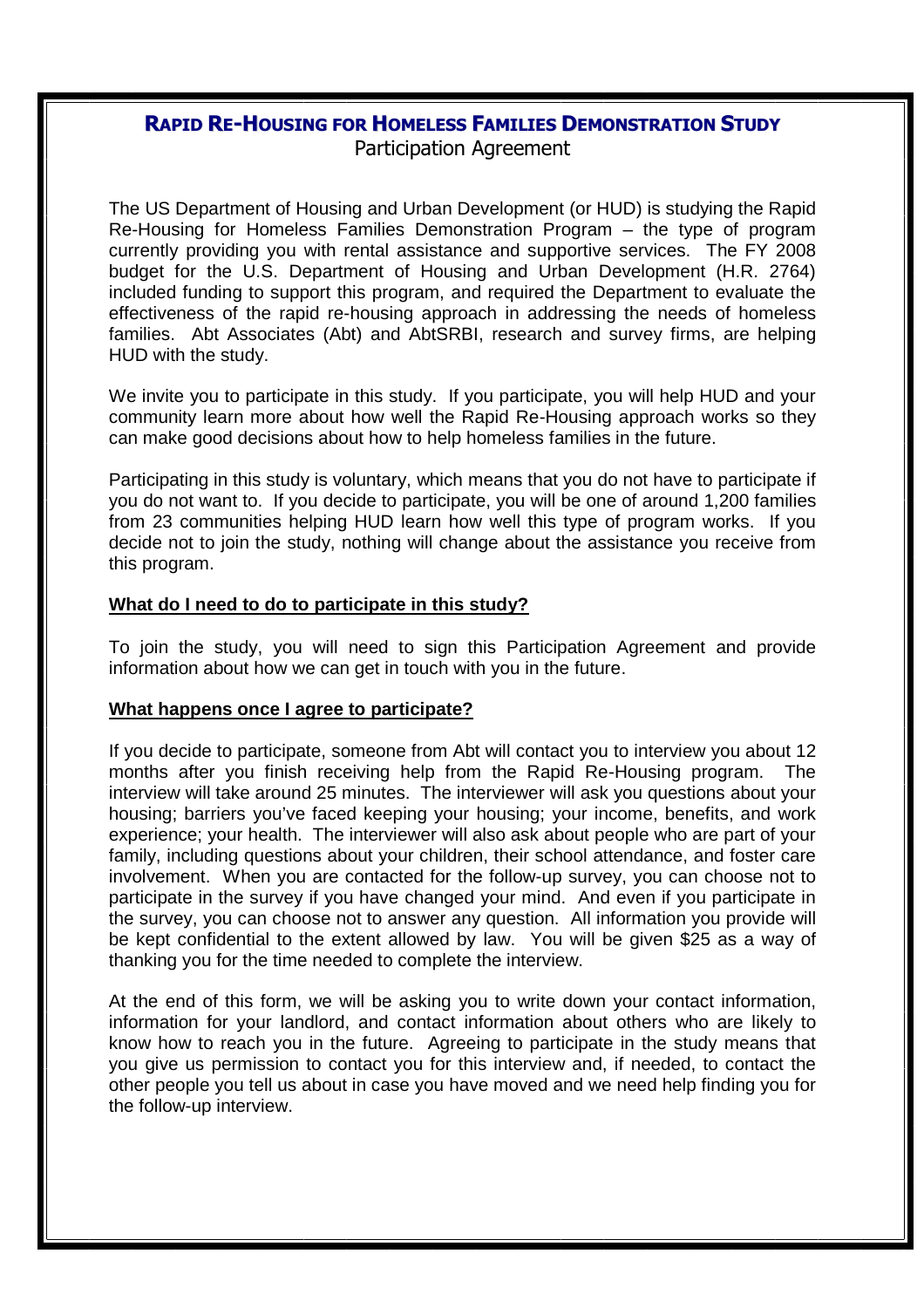# **RAPID RE-HOUSING FOR HOMELESS FAMILIES DEMONSTRATION STUDY**

### Participation Agreement

Agreeing to participate also means that you give the program staff and researchers permission to use information that was collected about you by this program or other homeless programs in this community to understand how the Rapid Re-Housing assistance worked.

#### **Who will see the information I provide?**

All information you share with us and all of information we collect from the Rapid Re-Housing program or any other programs about you is confidential. Your information will be protected to the extent allowed under the law as part of the Privacy Act.

- Only the interviewer and a small number of research staff at Abt and SRBI authorized to work on this research study will see your identifying information and the other information about you that we collect.
- A few other authorized researchers will have access to your individual information, but not your name, address, date of birth, or social security number.
- No one at the Rapid Re-Housing program, any other local agency, or HUD will see your interview responses.
- Reports for this study will only discuss summary information about groups of families who have received assistance. No names or other identifiers will ever be used in any research report.

#### **Are there any risks to me if I participate in this study?**

The risks to you of participating in this study are minimal. However, if you join, there *are some* potential risks. Risks could include the possibility that:

- You might be uncomfortable or even upset answering some of the questions on the interviews. If you feel that way, you can choose not to answer any question on any of the surveys. You can also stop the interview at any time.
- **There is a remote risk that your information could be obtained by someone other** than the authorized researchers doing this study. We have strict procedures in place to protect the information you provide and to help prevent this from happening.

#### **Questions About Participation**

If you have questions regarding this study, please contact the Abt Associates Inc. Project Director, Ms. Brooke Spellman at (301) 634-1816. You may also contact Ms. Anne Fletcher at the U.S. Department of Housing and Urban Development at (202) 402- 4347. These numbers are not toll-free calls. You may have to pay for these calls.

If you have questions about your rights as a participant in this study, please contact Ms. Teresa Doksum from the Institutional Review Board at Abt Associates toll-free at 877- 520-6835.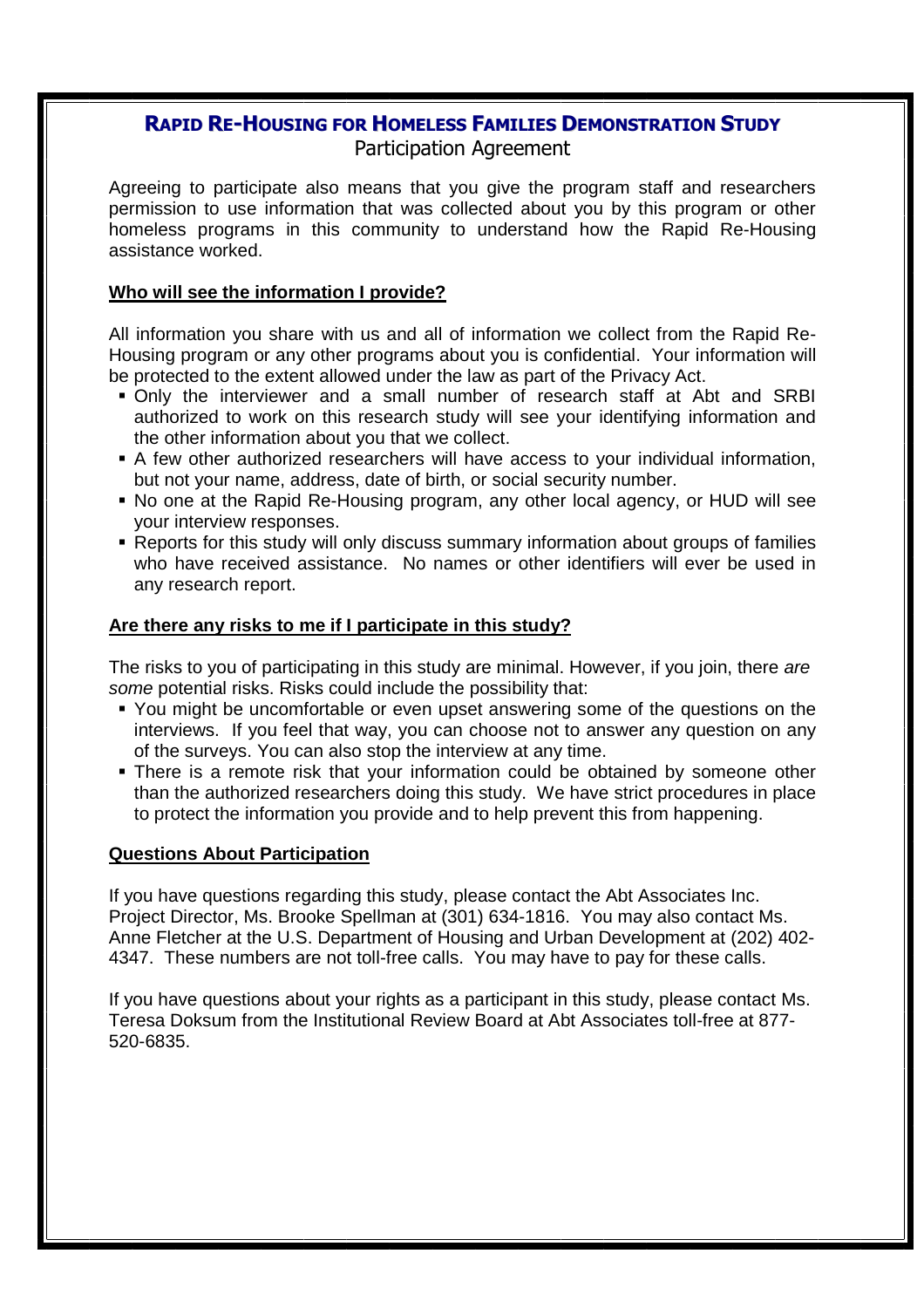### **RAPID RE-HOUSING FOR HOMELESS FAMILIES DEMONSTRATION STUDY** Participation Agreement

#### **Directions**

If you are willing to participate in the study, please sign below and work with a staff person from the Rapid Re-Housing program to record the requested contact information.

By signing this participation agreement, I confirm that I have read and understand the information presented in it. The information in this form has also been explained to me. I have had the opportunity to ask questions. I understand that my participation is voluntary, and I can ask to be withdrawn from the study at any time. I understand that I will be given a signed copy of this consent form to keep. I voluntarily agree to take part in this study of rapid re-housing for homeless families programs.

\_\_\_\_\_\_\_\_\_\_\_\_\_\_\_\_\_\_\_\_\_\_\_\_\_\_\_\_\_\_\_\_\_\_\_\_\_\_\_\_\_\_\_\_\_\_\_ \_\_\_\_\_\_\_\_\_\_\_\_\_\_\_\_\_\_\_\_

Participant's Signature Date

| <b>Participant Contact Information</b> |                           |  |
|----------------------------------------|---------------------------|--|
| <b>First Name</b>                      | Middle Initial            |  |
| Last Name                              | Suffix                    |  |
| Date of Birth                          | Social Security<br>Number |  |
| <b>Street Address</b>                  | Apt #                     |  |
| City                                   | <b>State</b>              |  |
| Zip Code                               | Email                     |  |
| Home Phone                             | Mobile Phone              |  |

| <b>Landlord Contact Information</b> |  |                 |  |
|-------------------------------------|--|-----------------|--|
| Landlord's<br>Name                  |  | Company<br>Name |  |
| Address (where<br>rent is paid)     |  | City            |  |
| <b>State</b>                        |  | Zip Code        |  |
| Work Phone                          |  | Mobile Phone    |  |

On the following page, please provide contact information for 2 to 3 people who do not currently live with you and will always know how to reach you.